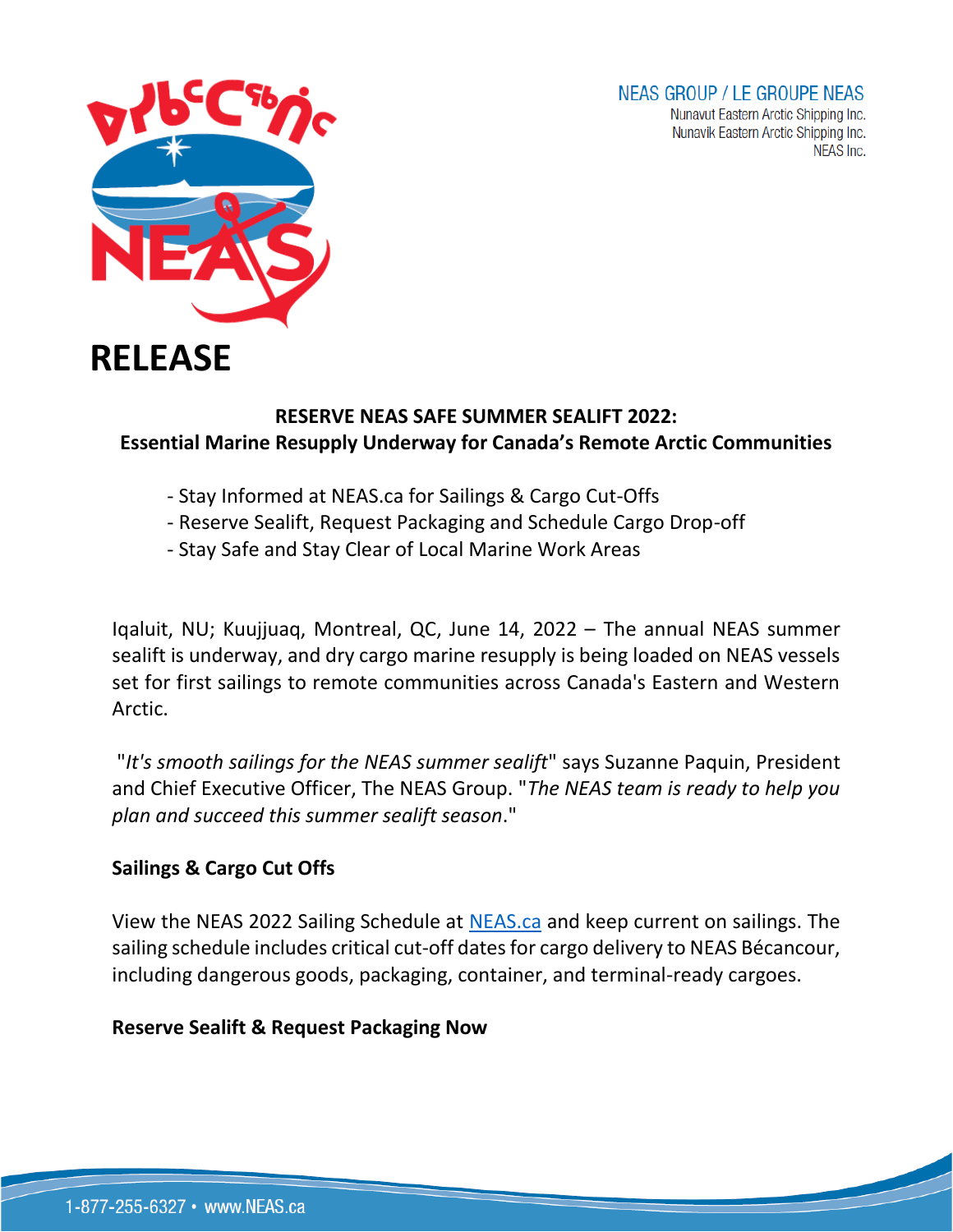The NEAS professionals are here to help you from housing, mining, and heavy construction to stores, defense and individual, family and community orders. Specialized cargoes are our expertise.

"*We are dedicated to delivering a superior sealift experience and committed to your success*" says Marc-Andre Bougie, Vice-President, Sales and Marketing.

Reserve space and request packaging at [NEAS.ca](https://neas.ca/) or reach one of our sales representatives at 1-877-225-NEAS (6327) and let us help you plan your project and order safely.

## **Schedule Cargo Drop-off**

To schedule an appointment to deliver your confirmed cargo requiring packaging, call the NEAS Cargo Service Center at 1-866-908-0807. For confirmed cargoes ready to be loaded, call the NEAS Marine Terminal at 1-888-908-0000.

### **NEAS #Innovation**

The NEAS Cargo Service Centre is your One-Stop-Shop to meet all your sealift needs, from packaging and container services, crating, distribution, year-round storage, 113,000 square feet of secure warehousing, and over 1.5 million square feet of secure yard and lay down areas.

### **Iqaluit Beach Office**

Look out for the NEAS team on sealift watch at the NEAS Iqaluit Beach Office this season.

"We look forward seeing you on the ships arrival," says Jimmy Akavak, NEAS Director of Marketing – Nunavut.

Follow NEAS on Facebook for community notices [\(https://www.facebook.com/NEASInc/\)](https://www.facebook.com/NEASInc/))